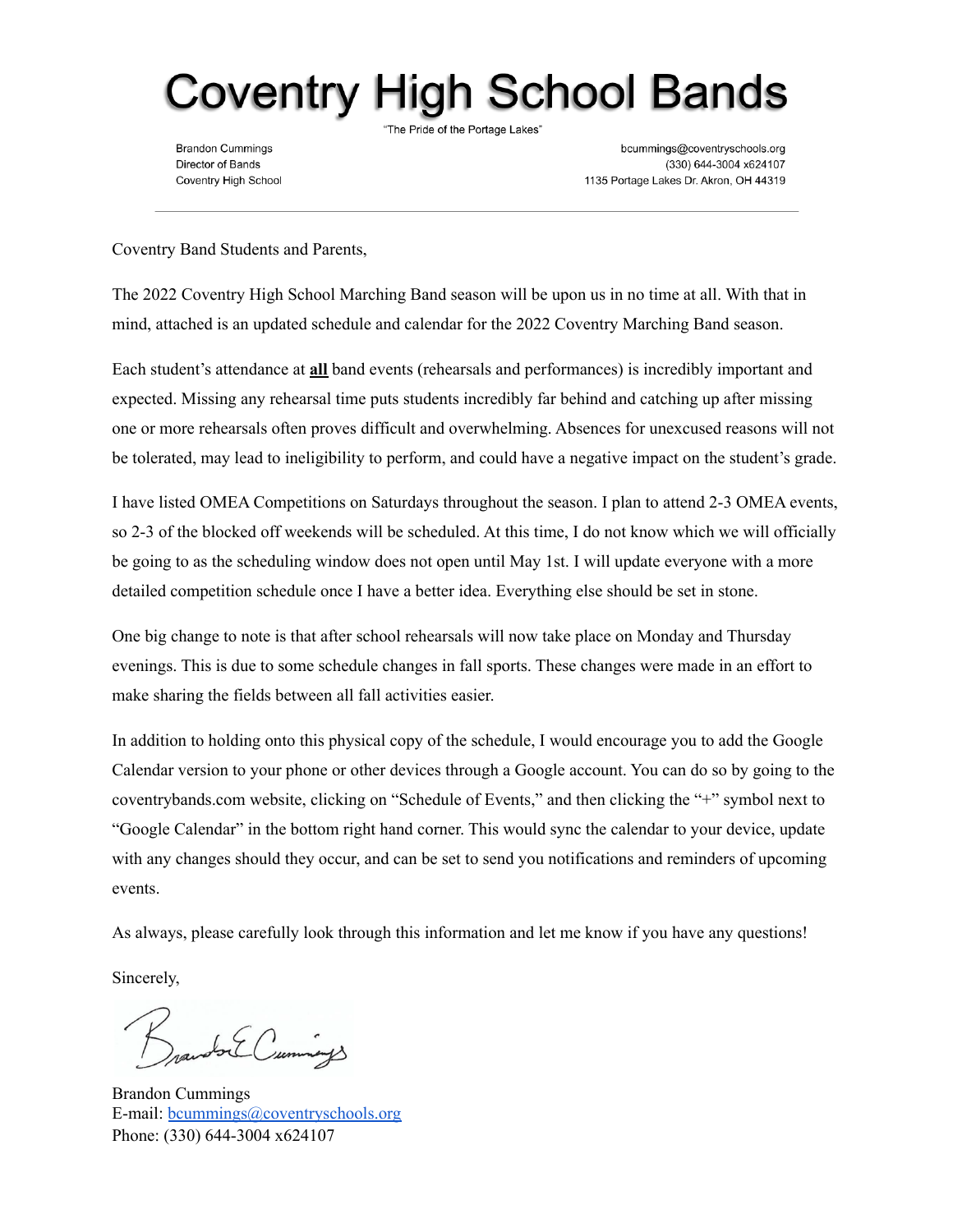|        |          | Coventry High School Bands, Holidays in United States |                  |                 |                           |               |                            |                           | Jul 2022 (Eastern Time - New York) |
|--------|----------|-------------------------------------------------------|------------------|-----------------|---------------------------|---------------|----------------------------|---------------------------|------------------------------------|
|        | Sun 7/10 | Mon 7/11                                              |                  | Tue 7/12        | <b>Wed 7/13</b>           |               | Thu 7/14                   | Fri 7/15                  | Sat 7/16                           |
| 4am    |          |                                                       |                  |                 |                           |               |                            |                           |                                    |
| 5am    |          |                                                       |                  |                 |                           |               |                            |                           |                                    |
| 6am    |          |                                                       |                  |                 |                           |               |                            |                           |                                    |
| 7am    |          |                                                       |                  |                 |                           |               |                            |                           |                                    |
| 8am    |          | $8am -$<br><b>Possible</b>                            | $8am -$<br>Possi | 8am -<br>Rooki  | 8am -<br><b>Possible</b>  |               | 8am - 8am -<br>Possi Rooki | 8am -<br><b>Possible</b>  |                                    |
| 9am    |          | Percussion/G<br>uard Camp                             | ble<br>ssion/    | e<br>Percu Camp | Percussion/G<br>uard Camp | ble<br>ssion/ | e<br>Percu Camp            | Percussion/G<br>uard Camp |                                    |
| 10am   |          |                                                       | Guard<br>Camp    |                 |                           | Guard<br>Camp |                            |                           |                                    |
| 11am   |          |                                                       |                  |                 |                           |               |                            |                           |                                    |
| 12pm   |          |                                                       |                  |                 |                           |               |                            |                           |                                    |
| $1p$ m |          |                                                       |                  |                 |                           |               |                            |                           |                                    |
| 2pm    |          |                                                       |                  |                 |                           |               |                            |                           |                                    |
| 3pm    |          |                                                       |                  |                 |                           |               |                            |                           |                                    |
|        |          |                                                       |                  |                 |                           |               |                            |                           |                                    |

|        |          | Coventry High School Bands, Holidays in United States |             |                 |             |             | Jul 2022 (Eastern Time - New York) |
|--------|----------|-------------------------------------------------------|-------------|-----------------|-------------|-------------|------------------------------------|
|        | Sun 7/17 | Mon 7/18                                              | Tue 7/19    | <b>Wed 7/20</b> | Thu 7/21    | Fri 7/22    | Sat 7/23                           |
| 4am    |          |                                                       |             |                 |             |             |                                    |
|        |          |                                                       |             |                 |             |             |                                    |
|        |          |                                                       |             |                 |             |             |                                    |
| 5am    |          |                                                       |             |                 |             |             |                                    |
|        |          |                                                       |             |                 |             |             |                                    |
|        |          |                                                       |             |                 |             |             |                                    |
| 6am    |          |                                                       |             |                 |             |             |                                    |
|        |          |                                                       |             |                 |             |             |                                    |
|        |          |                                                       |             |                 |             |             |                                    |
| 7am    |          |                                                       |             |                 |             |             |                                    |
|        |          |                                                       |             |                 |             |             |                                    |
|        |          |                                                       |             |                 |             |             |                                    |
| 8am    |          | $8am -$                                               | $8am -$     | $8am -$         | $8am -$     | $8am -$     |                                    |
|        |          | Summer                                                | Summer      | Summer          | Summer      | Summer      |                                    |
|        |          | <b>Band</b>                                           | <b>Band</b> | <b>Band</b>     | <b>Band</b> | <b>Band</b> |                                    |
| 9am    |          | Rehearsal                                             | Rehearsal   | Rehearsal       | Rehearsal   | Rehearsal   |                                    |
|        |          |                                                       |             |                 |             |             |                                    |
|        |          |                                                       |             |                 |             |             |                                    |
| 10am   |          |                                                       |             |                 |             |             |                                    |
|        |          |                                                       |             |                 |             |             |                                    |
|        |          |                                                       |             |                 |             |             |                                    |
| 11am   |          |                                                       |             |                 |             |             |                                    |
|        |          |                                                       |             |                 |             |             |                                    |
|        |          |                                                       |             |                 |             |             |                                    |
| 12pm   |          |                                                       |             |                 |             |             |                                    |
|        |          |                                                       |             |                 |             |             |                                    |
|        |          |                                                       |             |                 |             |             |                                    |
| $1p$ m |          |                                                       |             |                 |             |             |                                    |
|        |          |                                                       |             |                 |             |             |                                    |
|        |          |                                                       |             |                 |             |             |                                    |
| 2pm    |          |                                                       |             |                 |             |             |                                    |
|        |          |                                                       |             |                 |             |             |                                    |
|        |          |                                                       |             |                 |             |             |                                    |
| 3pm    |          |                                                       |             |                 |             |             |                                    |
|        |          |                                                       |             |                 |             |             |                                    |
|        |          |                                                       |             |                 |             |             |                                    |
|        |          |                                                       |             |                 |             |             |                                    |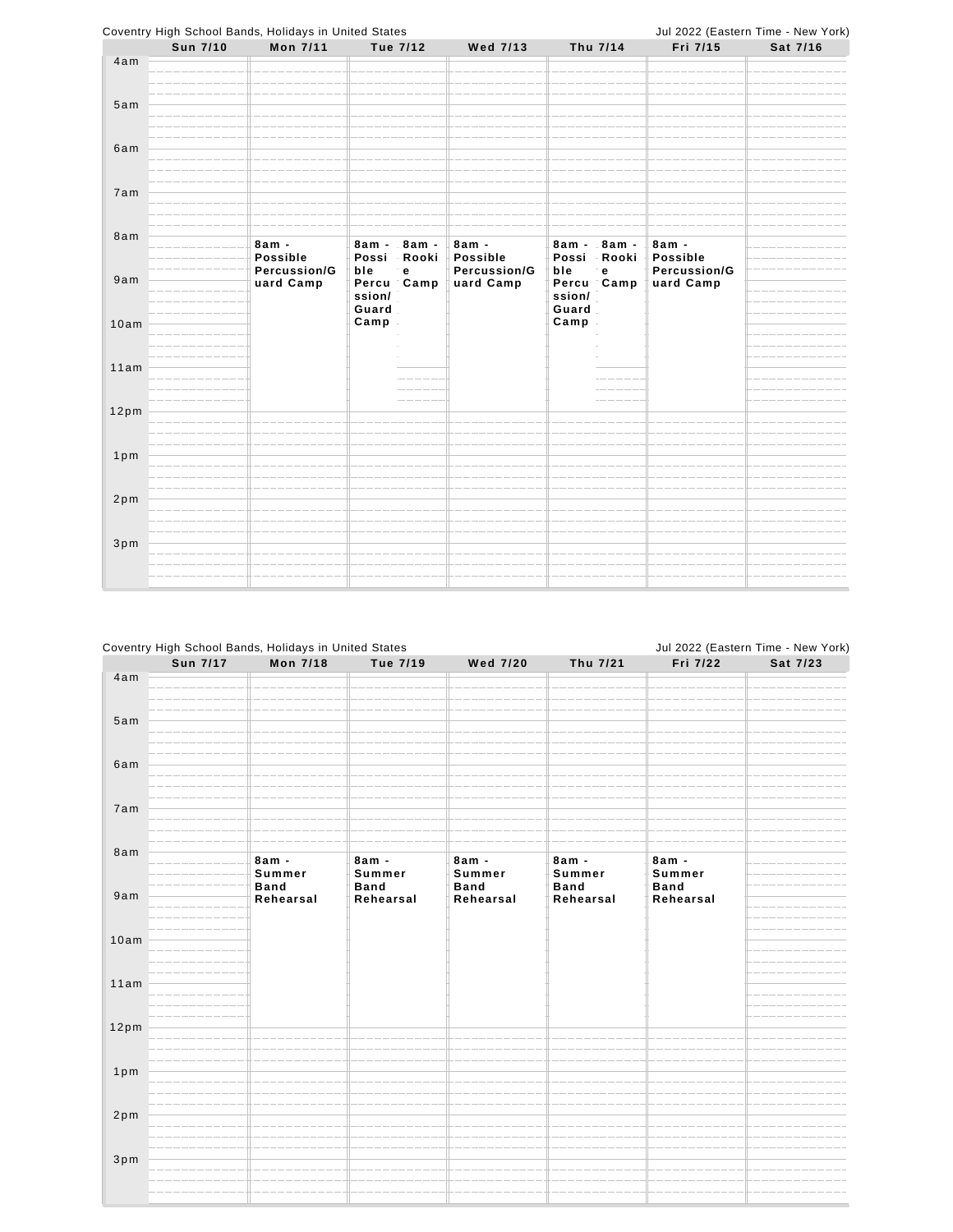

## Coventry High School Bands, Holidays in United States

|                  |                 | Coventry High School Bands, Holidays in United States |                                  |                                  |                                  |                                  | Aug 2022 (Eastern Time - New York) |
|------------------|-----------------|-------------------------------------------------------|----------------------------------|----------------------------------|----------------------------------|----------------------------------|------------------------------------|
|                  | <b>Sun 7/31</b> | <b>Mon 8/1</b>                                        | <b>Tue 8/2</b>                   | <b>Wed 8/3</b>                   | Thu 8/4                          | Fri 8/5                          | Sat 8/6                            |
| 8am              |                 | $8am -$<br>Summer<br><b>Band</b>                      | $8am -$<br>Summer<br><b>Band</b> | $8am -$<br>Summer<br><b>Band</b> | $8am -$<br>Summer<br><b>Band</b> | $8am -$<br>Summer<br><b>Band</b> |                                    |
| 9am              |                 | Rehearsal                                             | Rehearsal                        | Rehearsal                        | Rehearsal                        | Rehearsal                        |                                    |
| 10am             |                 |                                                       |                                  |                                  |                                  |                                  |                                    |
| 11am             |                 |                                                       |                                  |                                  |                                  |                                  |                                    |
| 12 <sub>pm</sub> |                 |                                                       |                                  |                                  |                                  |                                  |                                    |
| $1p$ m           |                 |                                                       |                                  |                                  |                                  |                                  |                                    |
| 2pm              |                 |                                                       |                                  |                                  |                                  |                                  |                                    |
| $3p$ m           |                 |                                                       |                                  |                                  |                                  |                                  |                                    |
| $4p$ m           |                 |                                                       |                                  |                                  |                                  |                                  |                                    |
| $5p$ m           |                 |                                                       |                                  |                                  |                                  |                                  |                                    |
| 6pm              |                 |                                                       |                                  |                                  |                                  |                                  |                                    |
| 7pm              |                 | 7pm - Band<br>Parent<br><b>Meeting</b>                |                                  |                                  |                                  | $6:30pm$ .<br>Summer<br>Preview  |                                    |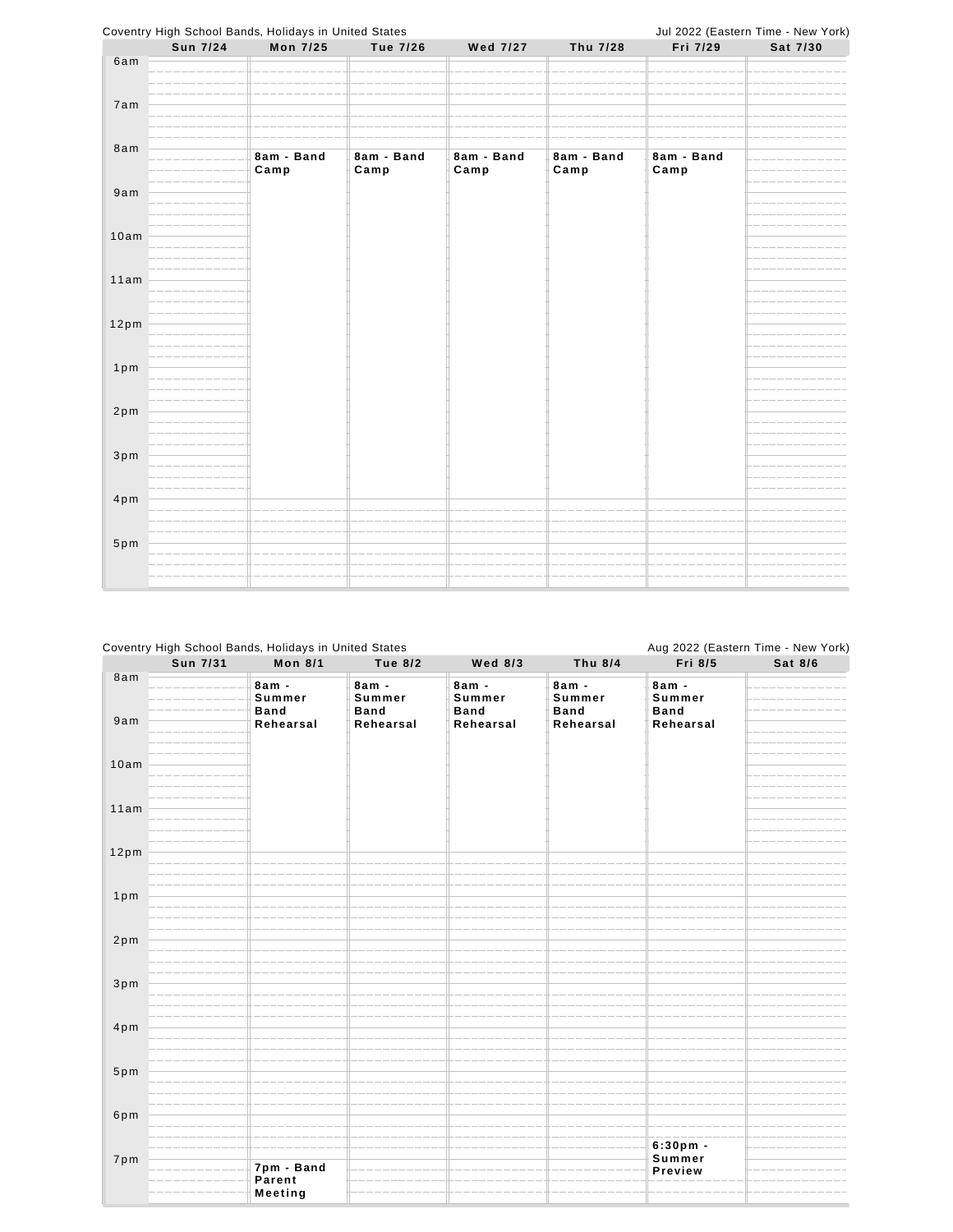|                   |         | Coventry High School Bands, Holidays in United States |                                  |                                  |                                  |                                  | Aug 2022 (Eastern Time - New York) |
|-------------------|---------|-------------------------------------------------------|----------------------------------|----------------------------------|----------------------------------|----------------------------------|------------------------------------|
|                   | Sun 8/7 | <b>Mon 8/8</b>                                        | <b>Tue 8/9</b>                   | <b>Wed 8/10</b>                  | Thu 8/11                         | Fri 8/12                         | Sat 8/13                           |
| 8am<br>9am        |         | $8am -$<br>Summer<br><b>Band</b>                      | $8am -$<br>Summer<br><b>Band</b> | $8am -$<br>Summer<br><b>Band</b> | $8am -$<br>Summer<br><b>Band</b> | $8am -$<br>Summer<br><b>Band</b> |                                    |
|                   |         | Rehearsal                                             | Rehearsal                        | Rehearsal                        | Rehearsal                        | Rehearsal                        |                                    |
| 10am              |         |                                                       |                                  |                                  |                                  |                                  |                                    |
| 11am              |         |                                                       |                                  |                                  |                                  |                                  |                                    |
| 12 <sub>p</sub> m |         |                                                       |                                  |                                  |                                  |                                  |                                    |
| $1p$ m            |         |                                                       |                                  |                                  |                                  |                                  |                                    |
| 2pm               |         |                                                       |                                  |                                  |                                  |                                  |                                    |
| 3 <sub>p</sub> m  |         |                                                       |                                  |                                  |                                  |                                  |                                    |
| $4p$ m            |         |                                                       |                                  |                                  |                                  |                                  |                                    |
| $5p$ m            |         |                                                       |                                  |                                  |                                  | $5pm$ .<br><b>Possible</b>       |                                    |
| 6pm               |         |                                                       |                                  |                                  |                                  | Football<br>Scrimmage<br>(H) vs. |                                    |
| 7pm               |         |                                                       |                                  |                                  |                                  | Kenmore                          |                                    |
| 8pm               |         |                                                       |                                  |                                  |                                  |                                  |                                    |

| Sun 8/14 | Mon 8/15                 | Tue 8/16 | <b>Wed 8/17</b> | Thu 8/18                           | Fri 8/19                 | Sat 8/20 |
|----------|--------------------------|----------|-----------------|------------------------------------|--------------------------|----------|
|          |                          |          | Student's       |                                    |                          |          |
|          | $7:30am -$               |          |                 |                                    |                          |          |
| 8am      | <b>Possibly Play</b>     |          |                 |                                    |                          |          |
| 9am      |                          |          |                 |                                    |                          |          |
|          |                          |          |                 |                                    |                          |          |
| 10am     |                          |          |                 |                                    |                          |          |
| 11am     |                          |          |                 |                                    |                          |          |
| 12pm     |                          |          |                 |                                    |                          |          |
|          |                          |          |                 |                                    |                          |          |
| $1p$ m   |                          |          |                 |                                    |                          |          |
| 2pm      |                          |          |                 |                                    |                          |          |
|          | 2:30pm -                 |          |                 | $2:30pm -$                         |                          |          |
| 3pm      | <b>After School</b>      |          |                 | <b>After School</b><br><b>Band</b> |                          |          |
| $4p$ m   | <b>Band</b><br>Rehearsal |          |                 | Rehearsal                          |                          |          |
|          |                          |          |                 |                                    |                          |          |
| 5pm      |                          |          |                 |                                    | $5pm$ .                  |          |
| 6pm      |                          |          |                 |                                    | Football<br>Game (H) vs. |          |
|          |                          |          |                 |                                    | Marlington               |          |
| 7pm      |                          |          |                 |                                    |                          |          |
| 8pm      |                          |          |                 |                                    |                          |          |
|          |                          |          |                 |                                    |                          |          |
| $9p$ m   |                          |          |                 |                                    |                          |          |
|          |                          |          |                 |                                    |                          |          |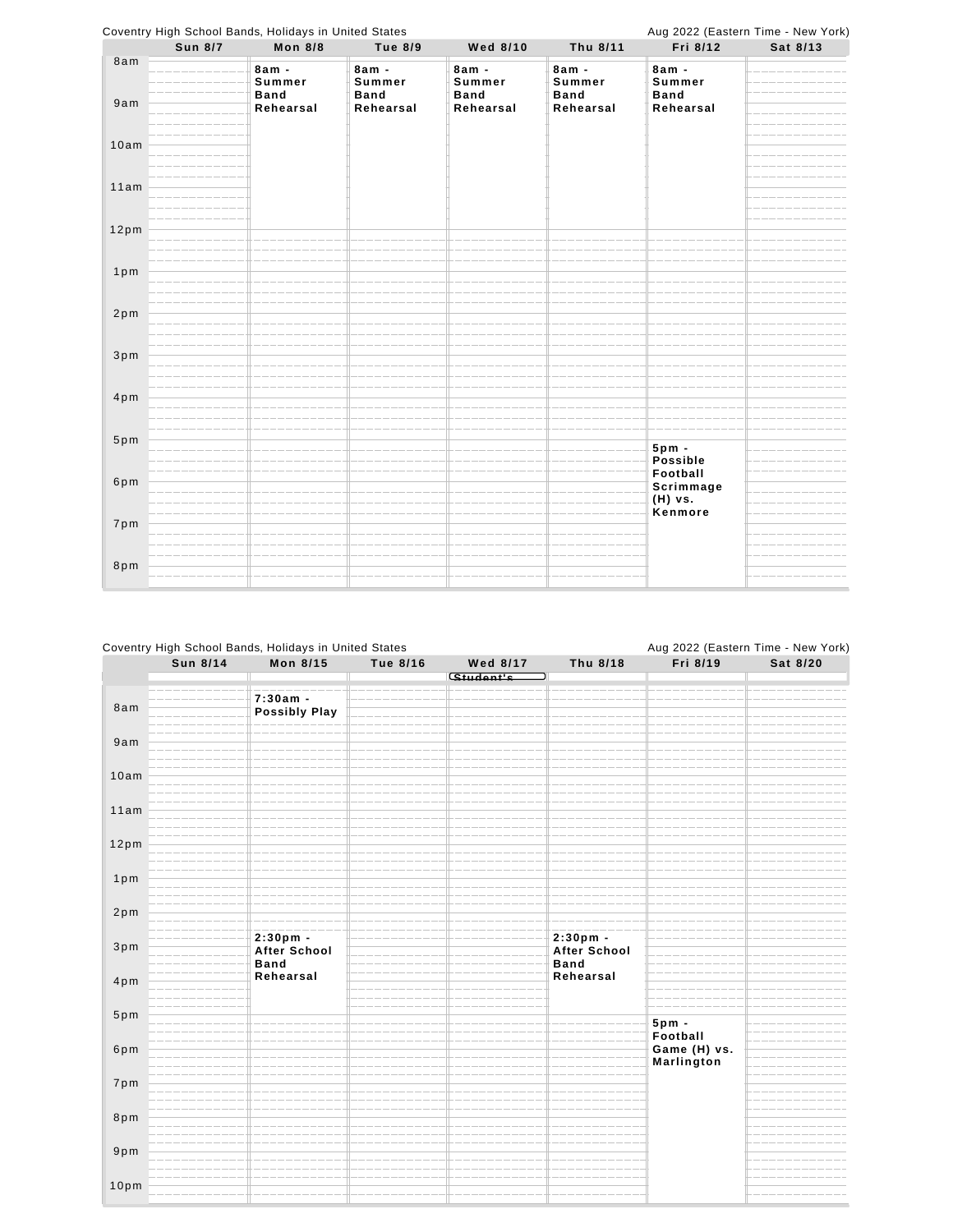

|                   | <b>Sun 8/28</b> | <b>Mon 8/29</b>                                               | <b>Tue 8/30</b> | Wed 8/31 | Thu 9/1                                                     | Fri 9/2                 | Sat 9/3 |
|-------------------|-----------------|---------------------------------------------------------------|-----------------|----------|-------------------------------------------------------------|-------------------------|---------|
| 12pm              |                 |                                                               |                 |          |                                                             |                         |         |
|                   |                 |                                                               |                 |          |                                                             |                         |         |
| $1p$ m            |                 |                                                               |                 |          |                                                             |                         |         |
| 2pm               |                 |                                                               |                 |          |                                                             |                         |         |
| 3pm               |                 | $2:30pm -$<br><b>After School</b><br><b>Band</b><br>Rehearsal |                 |          | 2:30pm -<br><b>After School</b><br><b>Band</b><br>Rehearsal |                         |         |
| 4pm               |                 |                                                               |                 |          |                                                             |                         |         |
| 5pm               |                 |                                                               |                 |          |                                                             | $5pm$ .<br>Football     |         |
| 6pm               |                 |                                                               |                 |          |                                                             | Game (A) at<br>Cardinal |         |
| 7pm               |                 |                                                               |                 |          |                                                             |                         |         |
| 8pm               |                 |                                                               |                 |          |                                                             |                         |         |
| $9p$ m            |                 |                                                               |                 |          |                                                             |                         |         |
| 10 <sub>p</sub> m |                 |                                                               |                 |          |                                                             |                         |         |
| 11pm              |                 |                                                               |                 |          |                                                             |                         |         |
|                   |                 |                                                               |                 |          |                                                             |                         |         |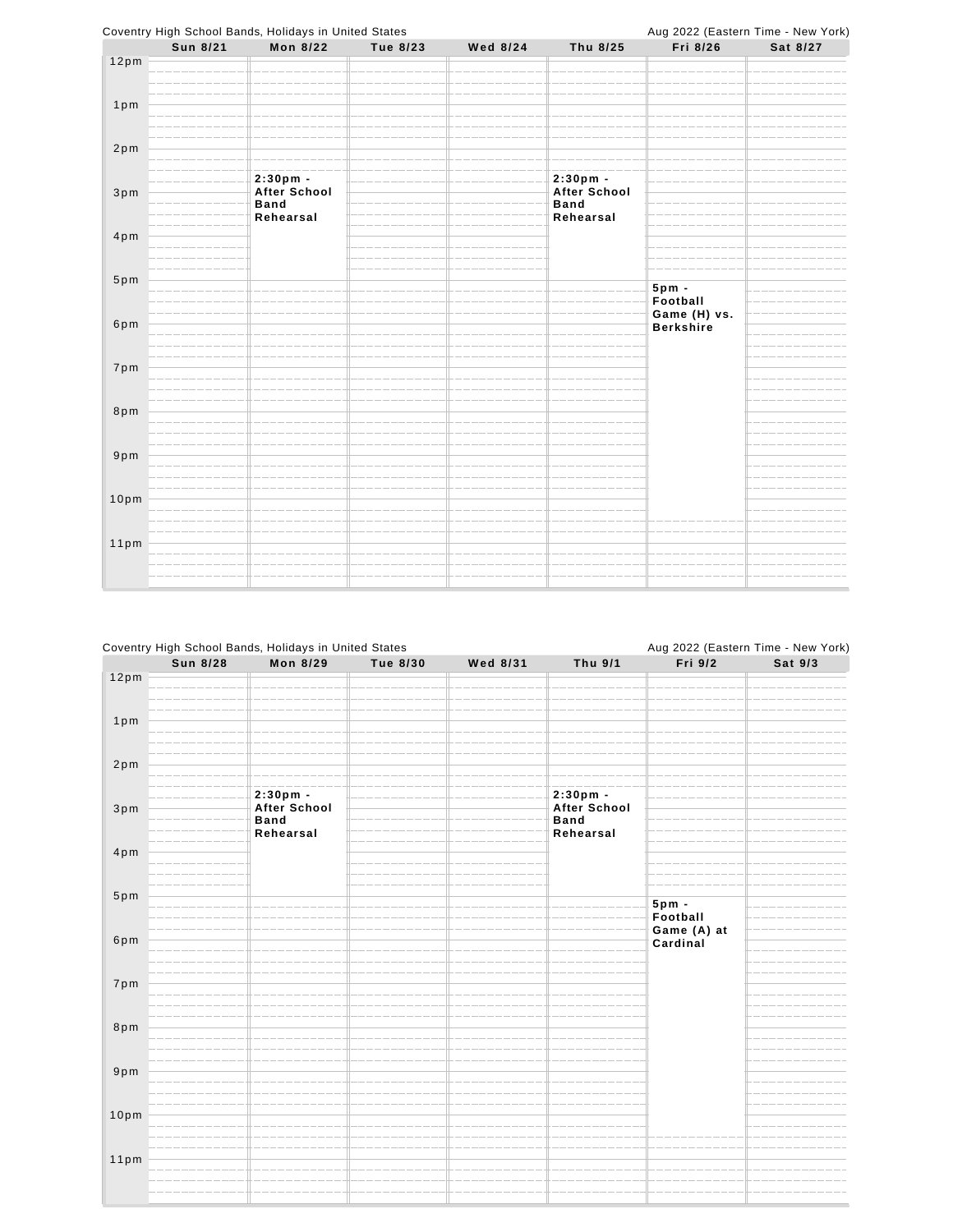

|                  |          | Coventry High School Bands, Holidays in United States |          | Sep 2022 (Eastern Time - New York) |                                                |                                        |                            |
|------------------|----------|-------------------------------------------------------|----------|------------------------------------|------------------------------------------------|----------------------------------------|----------------------------|
|                  | Sun 9/11 | Mon 9/12                                              | Tue 9/13 | Wed 9/14                           | Thu 9/15                                       | Fri 9/16                               | Sat 9/17                   |
|                  |          |                                                       |          |                                    | First Day of                                   |                                        | <b>Possible</b>            |
| 8am              |          |                                                       |          |                                    |                                                |                                        | $8am -$<br>Possible        |
| 9am              |          |                                                       |          |                                    |                                                |                                        | <b>OMEA</b><br>Competition |
| 10am             |          |                                                       |          |                                    |                                                |                                        |                            |
| 11am             |          |                                                       |          |                                    |                                                |                                        |                            |
| 12pm             |          |                                                       |          |                                    |                                                |                                        |                            |
| $1p$ m           |          |                                                       |          |                                    |                                                |                                        |                            |
| 2pm              |          |                                                       |          |                                    |                                                |                                        |                            |
| 3pm              |          | $2:30pm -$<br><b>After School</b><br><b>Band</b>      |          |                                    | 2:30pm -<br><b>After School</b><br><b>Band</b> |                                        |                            |
| 4pm              |          | Rehearsal                                             |          |                                    | Rehearsal                                      |                                        |                            |
| $5p$ m           |          |                                                       |          |                                    |                                                | $5pm$ -                                |                            |
| 6pm              |          |                                                       |          |                                    |                                                | Football<br>Game (A) at<br>Springfield |                            |
| 7pm              |          |                                                       |          |                                    |                                                |                                        |                            |
| 8pm              |          |                                                       |          |                                    |                                                |                                        |                            |
| $9p$ m           |          |                                                       |          |                                    |                                                |                                        |                            |
| 10 <sub>pm</sub> |          |                                                       |          |                                    |                                                |                                        |                            |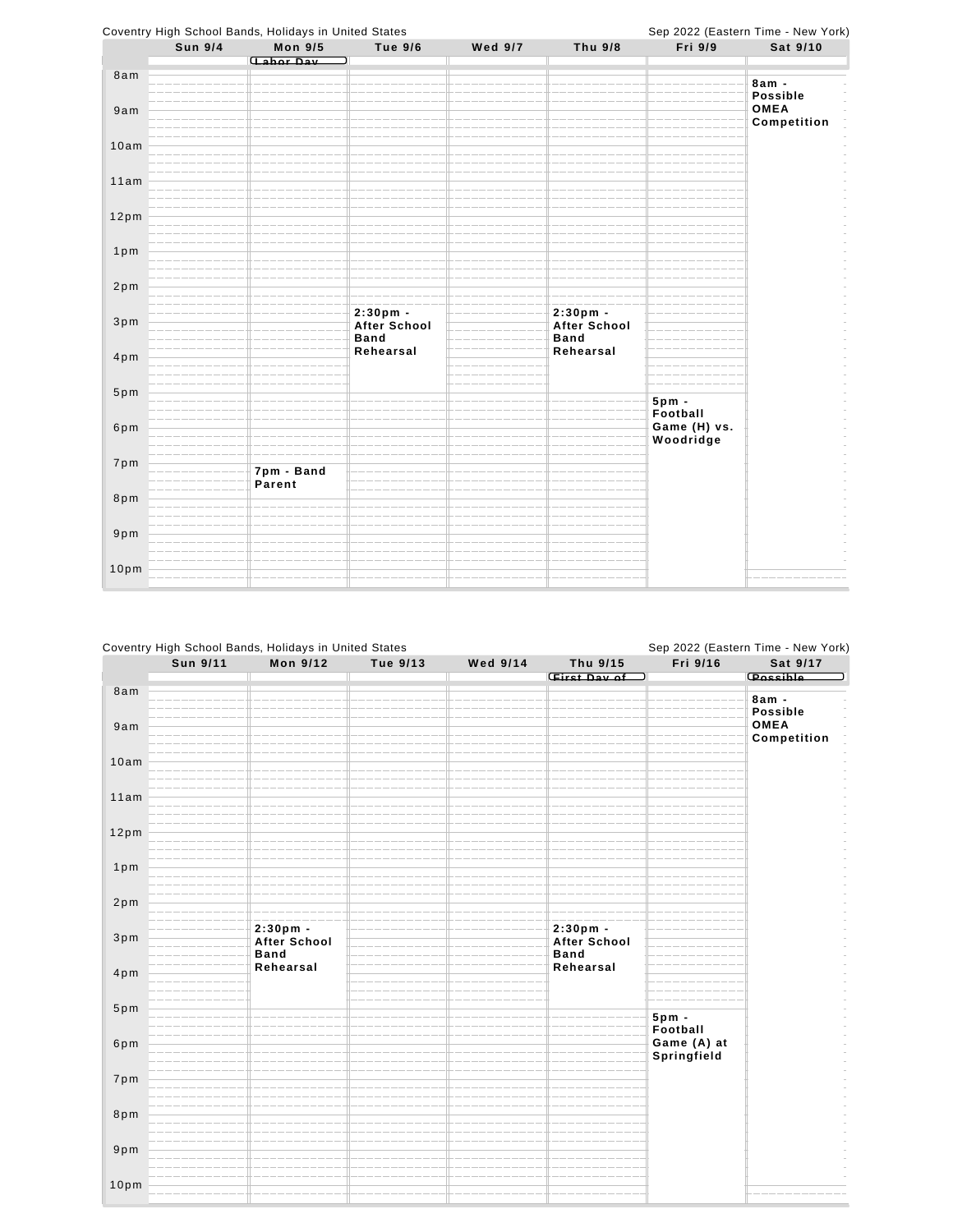

|                   | Sun 9/25 | Mon 9/26                                  | Tue 9/27 | <b>Wed 9/28</b> | Thu 9/29                                | Fri 9/30                | Sat 10/1                   |
|-------------------|----------|-------------------------------------------|----------|-----------------|-----------------------------------------|-------------------------|----------------------------|
| 8am               |          |                                           |          |                 |                                         |                         | $8am -$<br>Possible        |
| 9am               |          |                                           |          |                 |                                         |                         | <b>OMEA</b><br>Competition |
| 10am              |          |                                           |          |                 |                                         |                         |                            |
| 11am              |          |                                           |          |                 |                                         |                         |                            |
| 12pm              |          |                                           |          |                 |                                         |                         |                            |
| $1p$ m            |          |                                           |          |                 |                                         |                         |                            |
| 2pm               |          |                                           |          |                 |                                         |                         |                            |
| $3p$ m            |          | $2:30pm -$<br>After School<br><b>Band</b> |          |                 | 2:30pm -<br>After School<br><b>Band</b> |                         |                            |
| $4p$ m            |          | Rehearsal                                 |          |                 | Rehearsal                               |                         |                            |
| $5p$ m            |          |                                           |          |                 |                                         | $5pm$ .<br>Football     |                            |
| 6pm               |          |                                           |          |                 |                                         | Game (H) vs.<br>Ravenna |                            |
| 7pm               |          |                                           |          |                 |                                         |                         |                            |
| 8pm               |          |                                           |          |                 |                                         |                         |                            |
| 9 <sub>p</sub> m  |          |                                           |          |                 |                                         |                         |                            |
| 10 <sub>p</sub> m |          |                                           |          |                 |                                         |                         |                            |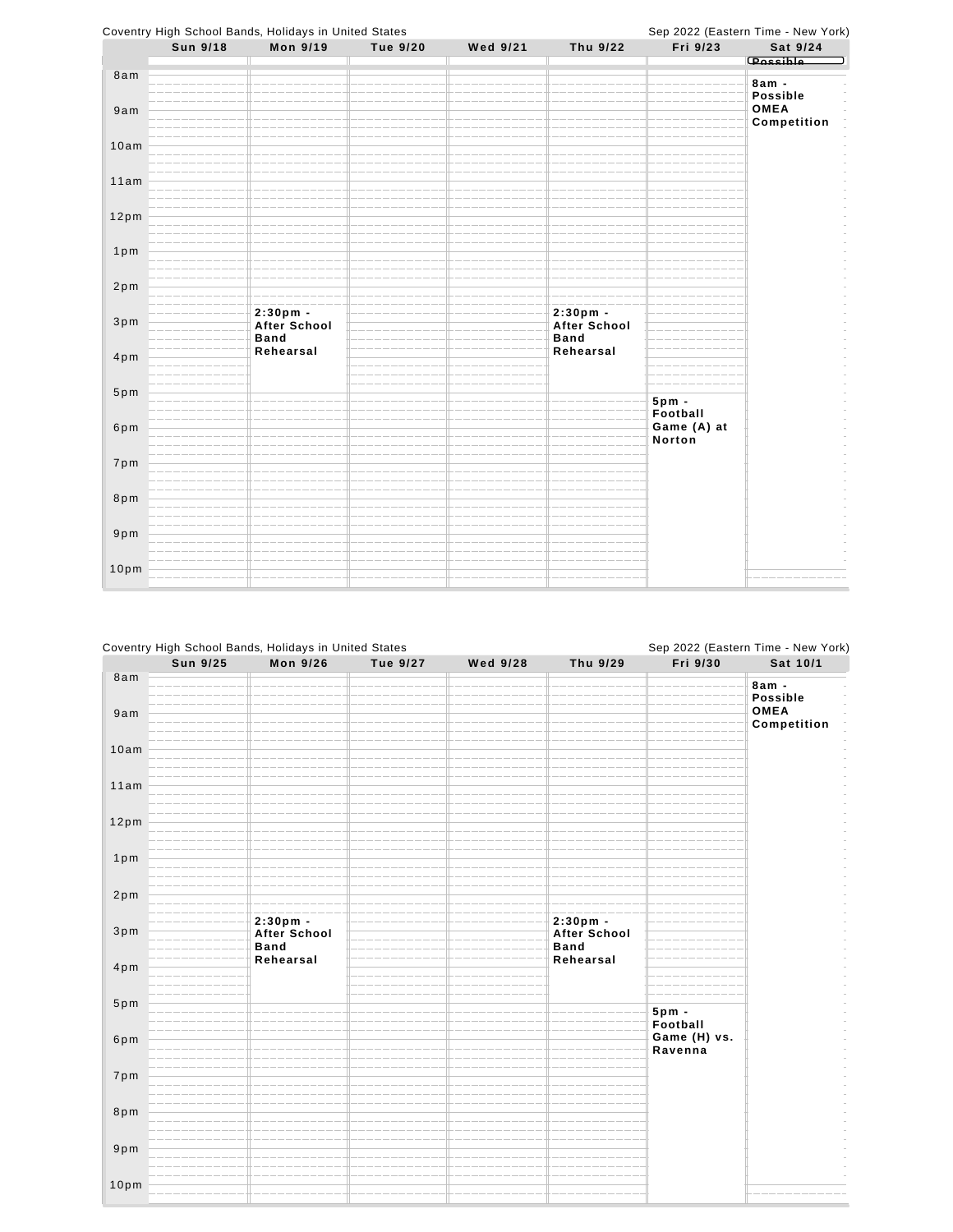

| Coventry High School Bands, Holidays in United States |          |                                    |           |           |                                    | Oct 2022 (Eastern Time - New York) |                            |  |
|-------------------------------------------------------|----------|------------------------------------|-----------|-----------|------------------------------------|------------------------------------|----------------------------|--|
|                                                       | Sun 10/9 | Mon 10/10                          | Tue 10/11 | Wed 10/12 | Thu 10/13                          | Fri 10/14                          | Sat 10/15                  |  |
|                                                       |          | Columbus<br>Undigenous             |           |           |                                    |                                    | <b>Possible</b>            |  |
| 8am                                                   |          |                                    |           |           |                                    |                                    | $8am -$                    |  |
|                                                       |          |                                    |           |           |                                    |                                    | <b>Possible</b>            |  |
| 9am                                                   |          |                                    |           |           |                                    |                                    | <b>OMEA</b><br>Competition |  |
|                                                       |          |                                    |           |           |                                    |                                    |                            |  |
| 10am                                                  |          |                                    |           |           |                                    |                                    |                            |  |
| 11am                                                  |          |                                    |           |           |                                    |                                    |                            |  |
|                                                       |          |                                    |           |           |                                    |                                    |                            |  |
| 12pm                                                  |          |                                    |           |           |                                    |                                    |                            |  |
|                                                       |          |                                    |           |           |                                    |                                    |                            |  |
| $1p$ m                                                |          |                                    |           |           |                                    |                                    |                            |  |
|                                                       |          |                                    |           |           |                                    |                                    |                            |  |
| 2pm                                                   |          |                                    |           |           |                                    |                                    |                            |  |
| 3pm                                                   |          | $2:30pm -$                         |           |           | $2:30pm -$                         |                                    |                            |  |
|                                                       |          | <b>After School</b><br><b>Band</b> |           |           | <b>After School</b><br><b>Band</b> |                                    |                            |  |
| $4p$ m                                                |          | Rehearsal                          |           |           | Rehearsal                          |                                    |                            |  |
|                                                       |          |                                    |           |           |                                    |                                    |                            |  |
| 5pm                                                   |          |                                    |           |           |                                    | $5pm$ -                            |                            |  |
|                                                       |          |                                    |           |           |                                    | Football                           |                            |  |
| 6pm                                                   |          |                                    |           |           |                                    | Game (A) at<br>Cloverleaf          |                            |  |
|                                                       |          |                                    |           |           |                                    |                                    |                            |  |
| 7pm                                                   |          |                                    |           |           |                                    |                                    |                            |  |
| 8pm                                                   |          |                                    |           |           |                                    |                                    |                            |  |
|                                                       |          |                                    |           |           |                                    |                                    |                            |  |
| 9pm                                                   |          |                                    |           |           |                                    |                                    |                            |  |
|                                                       |          |                                    |           |           |                                    |                                    |                            |  |
| 10 <sub>p</sub> m                                     |          |                                    |           |           |                                    |                                    |                            |  |
|                                                       |          |                                    |           |           |                                    |                                    |                            |  |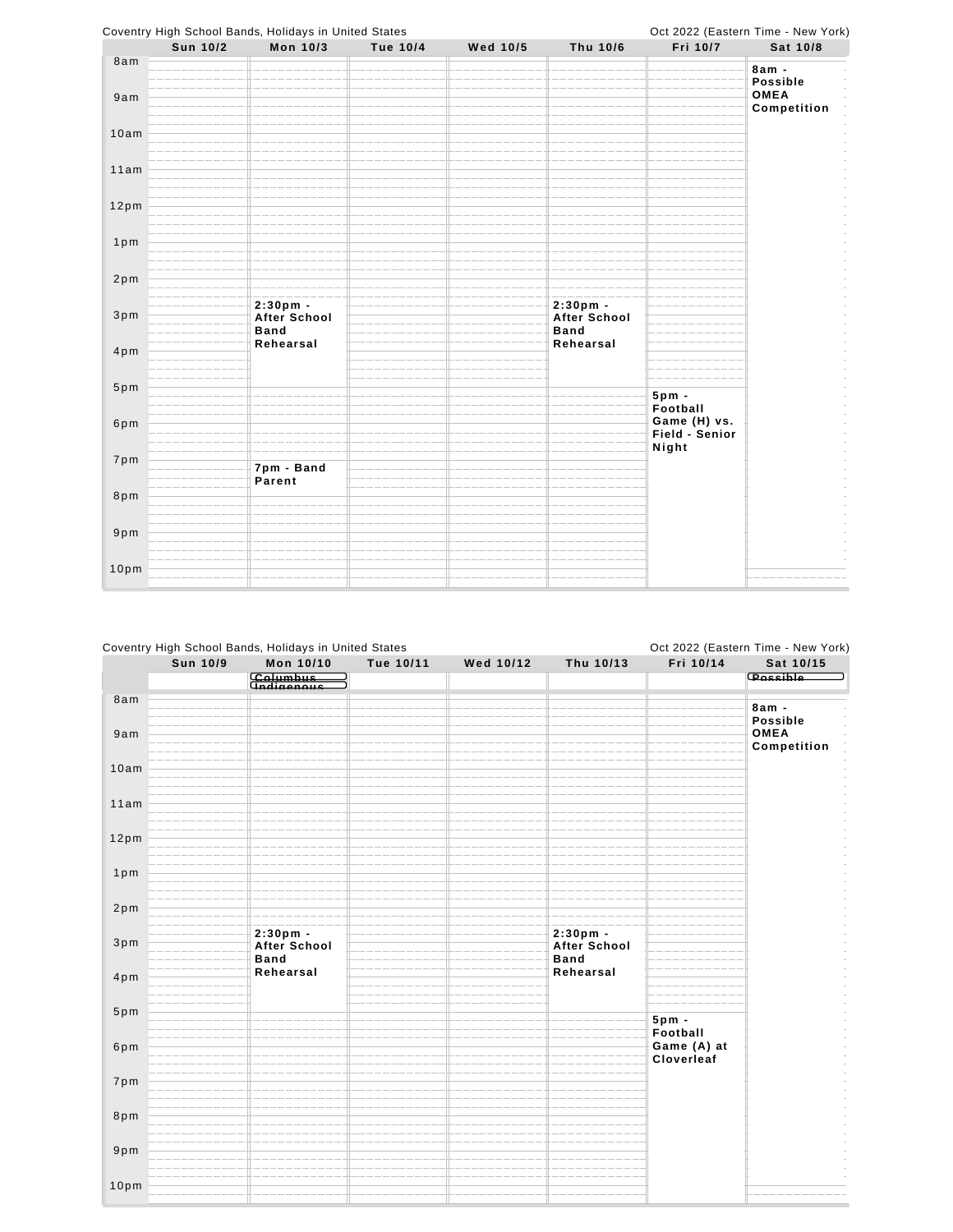

|        |           | Coventry High School Bands, Holidays in United States<br>Mon 10/24 | Tue 10/25 |           |                     | Fri 10/28 | Oct 2022 (Eastern Time - New York) |
|--------|-----------|--------------------------------------------------------------------|-----------|-----------|---------------------|-----------|------------------------------------|
|        | Sun 10/23 |                                                                    |           | Wed 10/26 | Thu 10/27           |           | Sat 10/29                          |
| 8am    |           |                                                                    |           |           |                     |           | 8am - OMEA                         |
|        |           |                                                                    |           |           |                     |           | <b>MB</b> State                    |
|        |           |                                                                    |           |           |                     |           | Weekend 1                          |
| 9am    |           |                                                                    |           |           |                     |           |                                    |
|        |           |                                                                    |           |           |                     |           |                                    |
|        |           |                                                                    |           |           |                     |           |                                    |
| 10am   |           |                                                                    |           |           |                     |           |                                    |
|        |           |                                                                    |           |           |                     |           |                                    |
|        |           |                                                                    |           |           |                     |           |                                    |
| 11am   |           |                                                                    |           |           |                     |           |                                    |
|        |           |                                                                    |           |           |                     |           |                                    |
|        |           |                                                                    |           |           |                     |           |                                    |
| 12pm   |           |                                                                    |           |           |                     |           |                                    |
|        |           |                                                                    |           |           |                     |           |                                    |
|        |           |                                                                    |           |           |                     |           |                                    |
| $1p$ m |           |                                                                    |           |           |                     |           | $\overline{\phantom{a}}$           |
|        |           |                                                                    |           |           |                     |           |                                    |
|        |           |                                                                    |           |           |                     |           |                                    |
| 2pm    |           |                                                                    |           |           |                     |           | $\frac{1}{2}$                      |
|        |           |                                                                    |           |           |                     |           | $\overline{\phantom{a}}$           |
|        |           | $2:30pm -$                                                         |           |           | $2:30pm -$          |           |                                    |
| 3pm    |           | (Possible)                                                         |           |           | (Possible)          |           | $\frac{1}{\pi}$                    |
|        |           | After School                                                       |           |           |                     |           | $\frac{1}{2}$                      |
|        |           |                                                                    |           |           | <b>After School</b> |           |                                    |
| $4p$ m |           | <b>Band</b>                                                        |           |           | <b>Band</b>         |           | $\frac{1}{\pi}$                    |
|        |           | Rehearsal                                                          |           |           | Rehearsal           |           | $\frac{1}{\pi}$                    |
|        |           |                                                                    |           |           |                     |           |                                    |
|        |           |                                                                    |           |           |                     |           | Í                                  |
| $5p$ m |           |                                                                    |           |           |                     |           | $\overline{\phantom{a}}$           |
|        |           |                                                                    |           |           |                     |           |                                    |
|        |           |                                                                    |           |           |                     |           |                                    |
| 6pm    |           |                                                                    |           |           |                     |           |                                    |
|        |           |                                                                    |           |           |                     |           |                                    |
|        |           |                                                                    |           |           |                     |           |                                    |
| 7pm    |           |                                                                    |           |           |                     |           | $\overline{\phantom{a}}$           |
|        |           |                                                                    |           |           |                     |           |                                    |
|        |           |                                                                    |           |           |                     |           |                                    |
| 8pm    |           |                                                                    |           |           |                     |           |                                    |
|        |           |                                                                    |           |           |                     |           |                                    |
|        |           |                                                                    |           |           |                     |           |                                    |
| 9pm    |           |                                                                    |           |           |                     |           |                                    |
|        |           |                                                                    |           |           |                     |           |                                    |
|        |           |                                                                    |           |           |                     |           |                                    |
|        |           |                                                                    |           |           |                     |           |                                    |